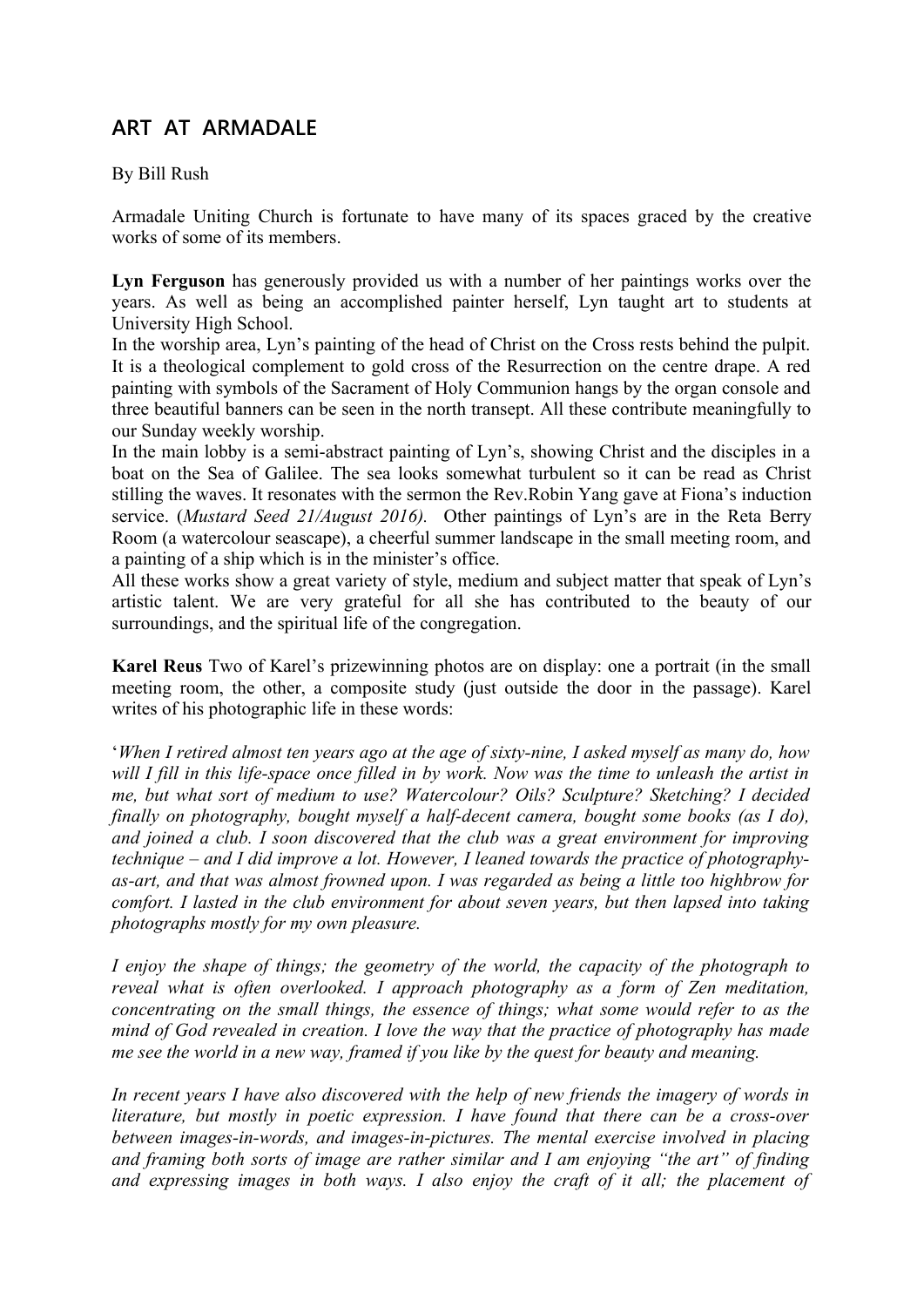*elements, the highlighting and suppression, the framing and adjusting. I nearly always do my own printing, and delight in seeing the final image emerge from the printer as a once-only unique expression of soul.*

(More of Karel's beautiful images can be discovered at [www.kreusroads.com](http://www.kreusroads.com/) (Eds).

## **Pat Tolson**

One of Pat's many paintings overlooks the space where we have morning tea. It is a romantic landscape entitled *Evensong* portraying a church, village green, and figures. Pat writes,

*When I was a child, a painting of mine was exhibited in the Prahran Town Hall. Starting to paint in earnest in the early 1970's - and after gaining much knowledge from books in the Prahran Library - I began lessons from the Malvern and Brighton Art Societies before joining The Australian Guild of Realist Artists. The main themes of my work are children at play, landscapes and seascapes.*

*I have participated in a number of art shows - one of which was in the foyer of the Malvern Town Hall and opened by the Mayor. In 1974 one painting received a first at the Royal Melbourne Show and another came second at the Armadale Salvation Army. Other awards have followed.*

*Some 22 years ago I was asked to act as a volunteer instructor for a painting group at the Malvern Artists Society which is still going. I also tutor a watercolour group for residents at MECWA, which I find most rewarding. This is not as easy as painting with oils, because watercolours are quite difficult to control.* 

#### **Other items of Interest.**

The Light of the World.

'

A coloured lithograph of this famous  $19<sup>th</sup>$  century painting by Holman Hunt, can be seen on the brick wall opposite the kitchen door. The original hangs in the side chapel of Keble College Oxford, where Kylie Crabbe, who ministered at Armadale UC until 2012, lived while undertaking her doctoral studies.

The artist began this picture when he was a little over 21 years old, but he did not complete it until he was 29. The reason was that he wanted to perfect the sky. He did not succeed in doing this until he took the picture with him to the Middle East and found the perfect dawn he was looking for near Bethlehem. When he was nearly 70 he painted a replica which hangs in St Paul's Cathedral, London. This replica is very much larger than the original, but the colouring and details are not so perfect.

Two lights are shown. The lantern is the light of conscience and the light around the head is the light of salvation. The door represents the human soul which cannot be opened from the outside. There is no handle on the door, and the rusty nails and hinges, overgrown with ivy, denote that the door has never been opened. The figure of Christ waits to be invited in. Under the picture, but not visible here, are words from Revelation 3:20 'Behold I stand at the door and knock'. A parable in paint.